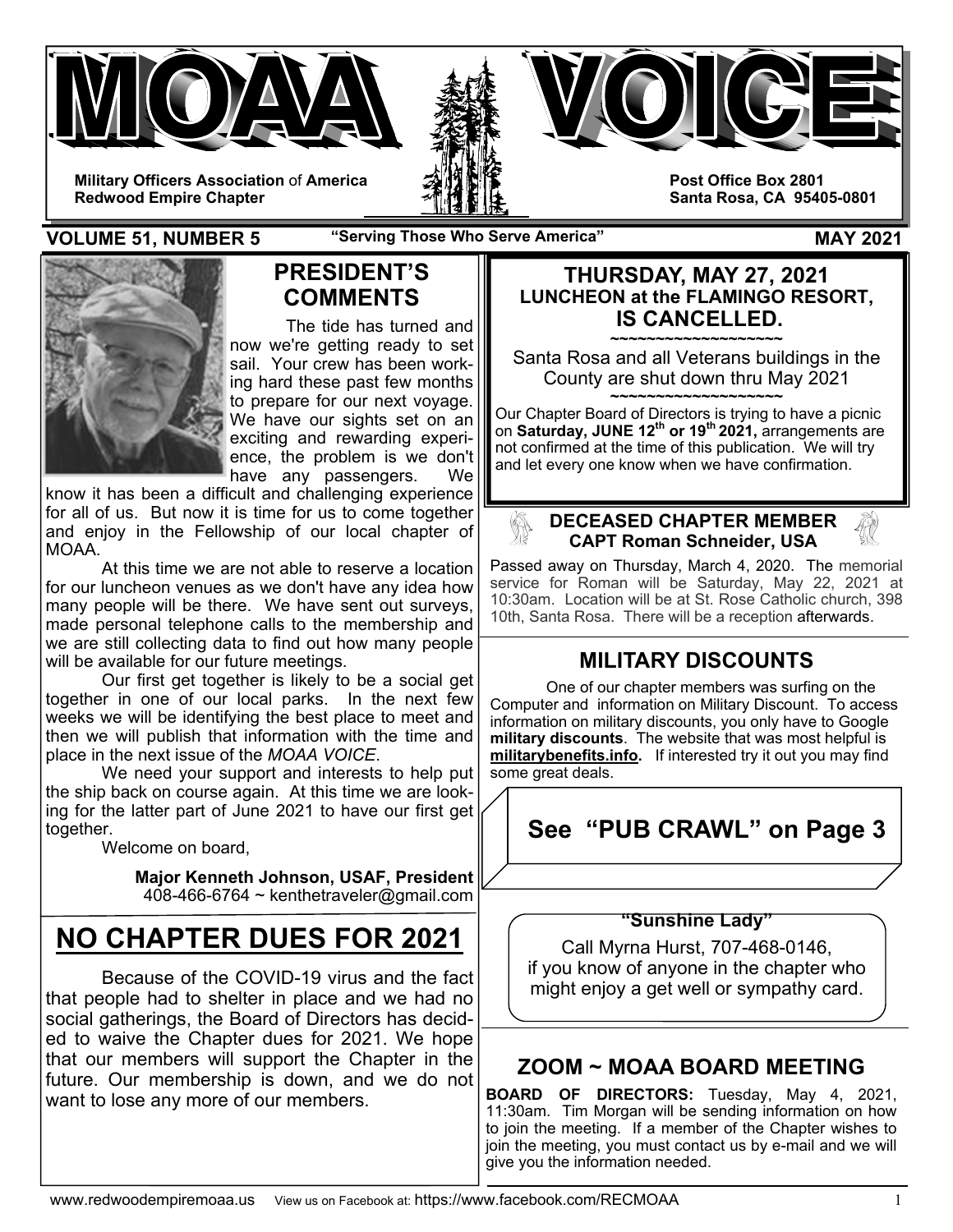# **Legislative Update – May 2021**

### **Federal**

 **NDAA - National Defense Authorization Act 2021- 2022.** This is still a WIP with many budget details to be worked out. MOAA has submitted its list of priorities which has been published in the Military Officer and is the basis for any talks with our representatives.

 In case you did not participate in MOAA's webinar on 6 April, the tug of war for money is just beginning. So, when National MOAA Hq asks to submit the letters in the magazine, please do so.

**S. 344/H.R.1282 Major Richard Star Act**. These two bills are being reintroduced *again* to provide for concurrent receipt of retired pay and VA disability payment for those injured in combat who have not completed 20 years service. We urge your action to make sure our Congressmen and Senators are on board supporting this urgent legislation.

### **State**

**AB 1400 California Guaranteed Health Care for All.** This is a potentially dangerous bill for all of us - active, retired military, reservists and civilian federal contractors. Stay tuned! Let's not get lulled into a blind situation as is shown below regarding Proposition 19 that's covered in the next topic. It's a lot easier to make a bill correct before it becomes law and is more complicated to change.

 Follows is an excerpt of an email from Jeff Breiten, VP Legislative Affairs, CALMOAA. Sent to our lobbyists in Sacramento on 8 April and shows the work being done to protect your interests - I.e., your pocketbooks.

 "Seth/Dana, CALMOAA formally opposes AB 1400, see Fred's email below. The bill is very vague and ambiguous. It does not address its impact on military dependents residing in CA who rely on Tri Care for health benefits or those who utilize Military Health Care Facilities. It fails to address how it would impact health care for active-duty military assigned to independent duty (such as recruiting duty, Inspector Instruct or Duty at Reserve Centers ect.,). What impact would it have on our disabled veteran's who receive care through the VA Health Care System in CA."

"AB 1400 does not identify how the program would be funded, other than to seek a waiver to receive federal Medicare funds. It alludes to future taxes but fails to mention who and how the taxes would be levied. Would our disabled veterans who receive health care free of charge through the VA be taxed in the future by CA to fund their health care? Would our active-duty military families and retired military on Tri Care and Tri Care for Life, residing in CA be now required to pay a tax to fund CA health care system under AB 1400. The bill in its current form simply states it will explore funding options. If CA is granted a waiver to receive all Medicare funds, how would that impact military retirees Tri Care for Life? How would AB 1400 impact federal employees residing in CA who use FEDVIP? Finally there is no clear funding source outlined in the bill. Way too many unanswered questions!"

 Jeff, **From:** Fred Green <fred.green@me.com> Sent: Thursday, April 8, 2021 12:34 AM To: Semper Fi <br />
<br />
<u><br />
Longing Comptom</u>> Subject: Re: AB 1400 Jeff, I agree. After reading this 66 page Bill being proposed I could not see how this would be a benefit. I found myself reacting

negatively when I read the establishment of the California Guaranteed Health Care for All program, or CalCare and that it would seek all necessary waivers, and agreements to allow various existing federal health care payments to be paid to CalCare. Why do we need another agency to govern our health are. There are more than 9 counties in California. I wonder how they came up with the magic number of 9 voting members and an 11 advisory commission for Long Term Services.

 Current regulations by the federal government, state, county, and city have increased medical care cost to the citizens of our state. At this time I did not see anything benefits for the citizen of our state. I did however see another bureaucracy begin established and another source of revenue being created for someone who may and/or may not be a medical professional. At no point did it qualify if the members were Health Administrators, Nurses, Medical Doctors, etc. Currently our state does not need to set up another roadblock that may and/or prevent affordable medical care. I admit I am reflecting on the impact BOEING felt when Long Beach, CA increase the cost to maintain their facility. When the last C-17 was built they closed the plant. That plant was the second largest employer in the Long Beach Area. Which is why I find it hard to believe "**The bill would provide the board with all the powers and duties necessary to establish CalCare, including determining when individuals may start enrolling into CalCare, employing necessary staff, negotiating pricing for covered pharmaceuticals and medical supplies, establishing a prescription drug formulary, and negotiating and entering into necessary contracts."**

### CALMOAA does not support California AB-1400

Respectfully,

E Fred Green, Jr. President of California Council of MOAA"

**~~~~~~~~~~~~~~~~~~~~~~~~~~~~~~~~~~~~~~~~~~ Proposition 19 Transfer of Property to Heirs.** This bill was passed last November, quietly, with indications that it would protect those seniors who wanted to move and still maintain their benefits from Proposition 13. Sadly, their heirs were not protected and woke up to find that their inheritance would be taxed at the current value unless it became a primary residence. Follow the money - this is real estate brokers dream. If you think you may have a future problem, talk to your tax people. This could mean thousands of dollars for those subjected to this situation.

 **AB 225 Department of Consumer Affairs: boards: veterans: military spouses: licenses.** This bill would permit spouses of service members to practice their professions in California for 30 months rather than 12 months.

 Last month, I listed our local representatives - State Senators and Assemblymen in the Voice. Please note the information and follow-up with them on these issues.

**Vern McNamee, LTC, USA Retired Legislative Chair, Redwood Empire Chapter, MOAA**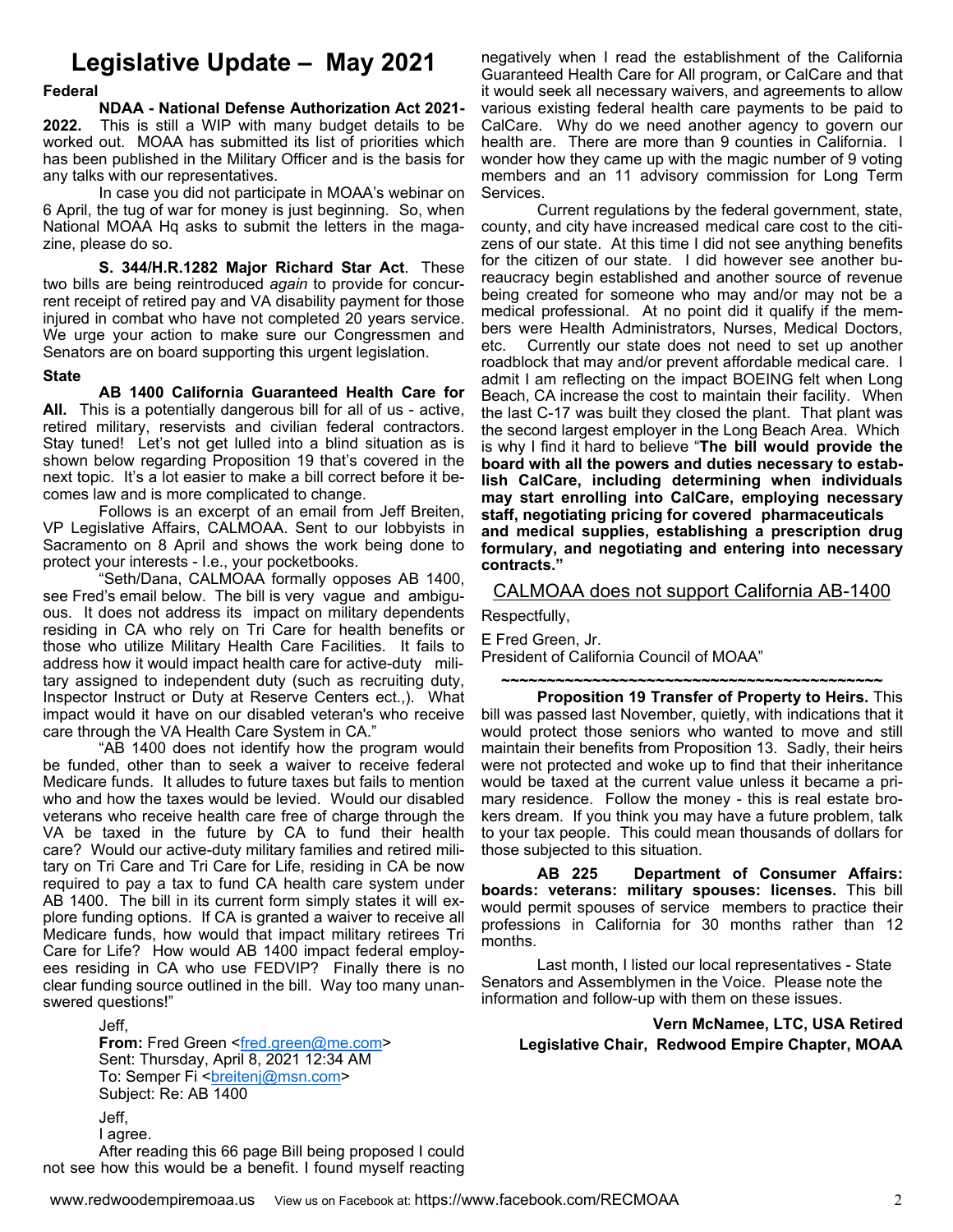# **What would you like? Your Comments - Please.**<br>I have been our chapter Legislative Affairs Chairman

off and on since the last part of the XX Century. However, I have asked a few times for your inputs before with little result, now in this period of crisis, I would like to know what you like or dislike of the articles I write. Write, call or email your thoughts. Don't worry about offending me - I have a thick skin developed through the ages.

### **LTC Vern McNamee, USA Ret**

**Email:** vernonmcnamee@mcn.org ~ **Cell:** 707-972-3066

# **~~~~~~~~~~~~~~~~~~~~~~~~~~~~ "PUB CRAWL" RECMOAA Zoomers Pub Meeting**

Our Pub Meeting using Zoom on April 13<sup>th</sup> went well with about 9 members attending for most of an hour. It was nice to just chat about various things and most of us shared a funny stories or jokes. We had a treat Craig Matsuda played and sang three songs from the 1930s and 1940s. It is too bad more of our members did not join us for this fun time.

 So…..we'll do it again on the second Tuesday in May at **4pm**. Tim Morgan will again setup a monthly Zoomer Pub Meeting. Should last about an hour and attendance is purely optional. The access information for the meeting on May  $11<sup>th</sup>$  is as follows:

### **Join Zoom Meeting**

https://us02web.zoom.us/j/6103642462? pwd=TldaYXdwZ3l5OEJ4SGFVcHIwNjFjZz09

> Meeting ID: 610 364 2462 Pass code: 464646 Dial by your location +1 669 900 6833 US (San Jose)

**Note**: if the link above does not work for you, go to https://Zoom.us/Join and enter the Meeting ID and Passcode above, or for voice only, use the dial in number above.

Hope to 'see' more of you there on May 11th. Major Kenneth Johnson, President



Chapter members: Who do you want to hear from? Please send your suggestions to **Don Nowacki**, (707)528-2895, or by e-mail: nowacki@sonic.net

**AAAAAAAAAAAAA** 

## **Redwood Empire Chapter member CPT WILLIAM ANDERSON, USA**

### **Is offering his service to members and veterans in need.**

 He realizes that the country is presently going through a rough time, because of the present COVID-19 virus and shelter in place, there are a lot of people with many different needs. He is offering to our members and any veterans organizations his help.

 As a landlord he can repair many house issues for our their members. **FREE!** They only need to pay for parts.

 He can transport supplies. He lives in Santa Rosa. He owns 46 properties in this state alone and is his own maintenance service. He does many kinds of things.

 Anyone can call him and he will give you more details.

Call: William Anderson at 707-331-0366

### **Addendum to Legislative Update -May 2021**

### **SB 661 CaVet Home Loan Program:**

 Most veterans organizations in California including California State Commanders Veterans Council, CalMOAA, et.al. have asked our member support to reinforce support for the measure. SB 661 will modernize the CalVet Home Loan Program, making it easier for veterans to achieve the dream of homeownership. Since its inception, the CalVet Home Loan Program has helped nearly 425,000 veterans purchase their homes.

 Despite the many changes in California's housing market, CalVet's Home Loan Program hasn't been updated in 45 years. SB 661 modernizes this vital program by allowing veterans to refinance their CalVet loans with better interest rates, take out loans with shorter payback terms, and other quality of life updates.

Will you please take a few minutes to send a letter in support of SB 661 today? It will only take a couple of minutes of your time. (Just click on the blue "send a letter …, fill out the form and voila! The letter is sent.)

However, if you prefer, call or send your letter to:

### **Senator Mike McGuire**

2<sup>nd</sup> District 200 School St. Ste K Ukiah, CA 95482 Telephone: 707 468-8914

 Any questions, please call me at 707 972-3066 or email to vernonmc@mcn.org,

**Vern McNamee**, Legislative Chair